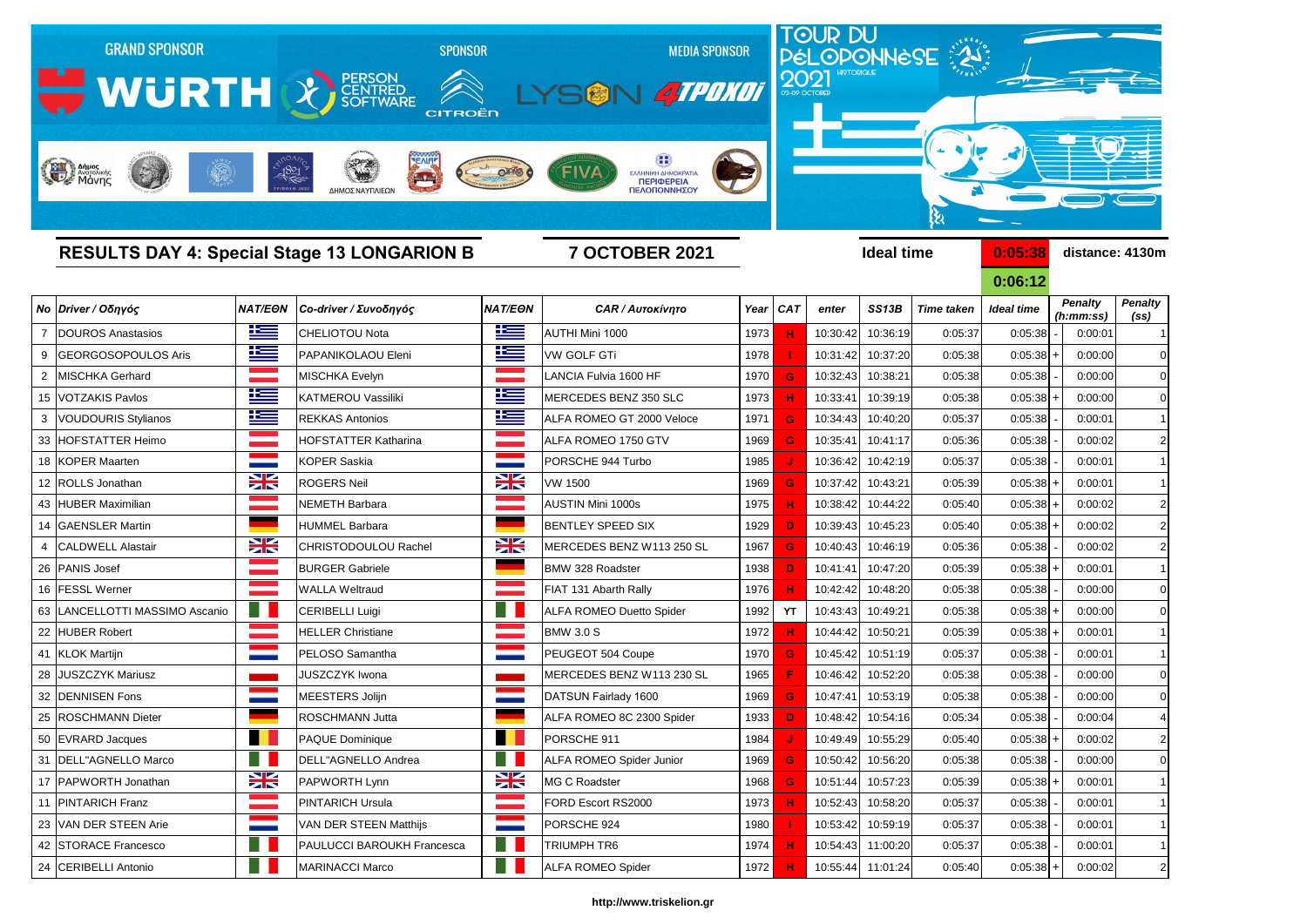

## *Νο Driver / Οδηγός NAT/EΘΝ Co-driver / Συνοδηγός NAT/EΘΝ CAR / Αυτοκίνητο Year CAT enter SS13Β Time taken Ideal time* 45 MORAITIS Nikolaos KOKKINOU Vera LADA BA3-2101 1978  **I**  10:56:44 11:02:21 0:05:37 0:05:38 - 0:00:01 1 34 OLSZEWSKI Jerzy **Schelfhout Lieve MERCEDES BENZ W113 280 SL** 1969 **G** 10:57:45 11:03:37 0:05:52 54 GIUSTINI Carlo MIZINA Svetlana ALFA ROMEO Giulietta Spider 1957 **E** 10:59:07 11:05:25 0:06:18 21 KNUCHEL Ulrich KNUCHEL Verena TRIUMPH Dolomite 1977  **I**  10:59:44 11:05:28 0:05:44 0:05:38 + 0:00:06 6 19 BOSMA Jaap BOSMA-MEINSMA Agatha PEUGEOT 404 XC7 1971 <mark> G </mark> 11:00:42 11:06:19 0:05:37 0:05:38 - 0:00:01 1 60 NOBLE John NOBLE Jean MERCEDES BENZ 280SL 1970 **G** 11:02:11 11:08:23 0:06:12 0:06:12 - 0:00:00 0 58 BEECHENER Richard **BEECHENER Anja** BEECHENER Anja MERCEDES BENZ W113 230 SL 1964 **F** 11:02:46 11:08:26 0:05:40 1 ARVANITIS Nikolaos\* **CHARALAMPAKI Ioanna**\* **AUSTIN Healey 100/4 BN2** 1956 **E** 11:03:37 11:09:22 0:05:45 57 STIPCICH Pierluigi TOMBOLINI Alfredo ALFA ROMEO Giulia Spider 1962  **F**  11:05:10 11:11:28 0:06:18 0:06:12 + 0:00:06 6 61 ADRIAENS Serge BELMANS Danielle PORSCHE 911 1989  **YT**  11:05:41 11:12:22 0:06:41 0:05:38 + 0:01:03 63 56 |MOTTIRONI Pierluigi | |QUINTILIANI Daniela | | ALFA ROMEO Giulia Sprint | 1962 | F | 11:07:08 | 11:13:17 0:06:09 0:06:12 - | 0:00:03 3 48 WOLHFART Volker LAUTON Karin PORSCHE 911 SC 1980  **I**  11:07:42 11:13:24 0:05:42 0:05:38 + 0:00:04 4 36 |MLCOCH Hansi **STEIDLER Burgi ALFA ROMEO Junior Sport Zagato** | 1970 **G** 11:08:42 | 11:14:21 0:05:39 52 LAGIOS Miltiades **KOUTSIS Ioannis MERCEDES BENZ W191/170 DS** 1953 **E** 11:09:50 11:15:30 0:05:40 47 STEFOU Alexandros **Nicolae Alexandros** Nikolaos Nikolaos Nikolaos Nikolaos Nikolaos Nikolaos Nikolaos Nikolaos Nikolaos Nikolaos Nikolaos Nikolaos Nikolaos Nikolaos 1980 11:10:42 11:10:42 11:16:23 0:05:41 51 ZACHOPOULOU-ANTONATOU Christi**na Land Executor Coupe and LANCIA Fulvia Coupe 1,3s** 1973 **H** 11:11:42 11:17:20 0:05:38 27 LUZI Lucio MAMBRETTI Anna JAGUAR XK120 OTS 1951 **E** 11:12:42 11:18:20 0:05:38 0:05:38 + 0:00:00 0 35 MOSCICKI Artur MOSCICKI Adrian MOSCICKI Adrian MERCEDES BENZ W113 280 SL 1969 **G** 11:13:43 11:19:21 0:05:38 55 FILIPOWICZ Tomasz RODEK Joanna Lidia MERCEDES BENZ W121 190 SL 1959 **E** 11:14:43 11:20:24 0:05:41 0:05:38 + 0:00:03 3 40 BANTZIS Antonios **PARASOTIRIOU Dimosthenis LANCIA Beta Montecarlo LANCIA Beta Montecarlo LANCIA Beta Montecarlo** 39 KEMPE Jim KEMPE Hennie 1971 <mark> G </mark> 11:16:33 11:22:11 0:05:38 0:05:38 0:00:00 0 49 OGNEAN Viorel OGNEAN Levana TOYOTA Celica Supra 1982  **J**  11:16:56 11:22:27 0:05:31 0:05:38 - 0:00:07 7 46 KUIPER Remco WANTIA Jordy DATSUN 180B 1978  **I**  11:18:42 11:24:21 0:05:39 0:05:38 + 0:00:01 1 20 FOWLER David BARNICOAT James TRIUMPH Spitfire MKII 1965 <mark> F </mark> 11:20:11 11:25:47 0:05:36 0:05:38 0:00:02 2 59 SAMARAS Alexandros SAMARA Alexandra SAMARA Alexandra **SAMARA Alexandra** ROLLS ROYCE SILVER SHADOW 1968 **G** 11:21:18 11:27:46 0:06:28 38 DUPEN Ella **CHRISTODOULOU Sophia** VW Beetle 1300 1971 **G** 11:22:07 11:28:18 0:06:11 0:06:12 0:00:01

| 0:05:38           | distance: 4130m              |                             |                        |  |  |  |  |  |
|-------------------|------------------------------|-----------------------------|------------------------|--|--|--|--|--|
| 0:06:12           |                              |                             |                        |  |  |  |  |  |
| <b>Ideal time</b> |                              | <b>Penalty</b><br>(h:mm:ss) | <b>Penalty</b><br>(ss) |  |  |  |  |  |
| 0:05:38           |                              | 0:00:01                     | 1                      |  |  |  |  |  |
| 0:05:38           | ÷.                           | 0:00:14                     | 14                     |  |  |  |  |  |
| 0:06:12           | $\pmb{+}$                    | 0:00:06                     | 6                      |  |  |  |  |  |
| 0:05:38           | $\ddot{}$                    | 0:00:06                     | 6                      |  |  |  |  |  |
| 0:05:38           | $\overline{\phantom{0}}$     | 0:00:01                     | 1                      |  |  |  |  |  |
| 0:06:12           | $\qquad \qquad \blacksquare$ | 0:00:00                     | 0                      |  |  |  |  |  |
| 0:05:38           | $\ddot{}$                    | 0:00:02                     | $\overline{c}$         |  |  |  |  |  |
| 0:05:38           | $\ddot{}$                    | 0:00:07                     | 7                      |  |  |  |  |  |
| 0:06:12           | $\ddot{}$                    | 0:00:06                     | 6                      |  |  |  |  |  |
| 0:05:38           | $\pm$                        | 0:01:03                     | 63                     |  |  |  |  |  |
| 0:06:12           | $\overline{a}$               | 0:00:03                     | 3                      |  |  |  |  |  |
| 0:05:38           | $\ddot{}$                    | 0:00:04                     | 4                      |  |  |  |  |  |
| 0:05:38           | $\ddot{}$                    | 0:00:01                     | 1                      |  |  |  |  |  |
| 0:05:38           | $+$                          | 0:00:02                     | $\overline{c}$         |  |  |  |  |  |
| 0:05:38           | $\ddot{}$                    | 0:00:03                     | 3                      |  |  |  |  |  |
| 0:05:38           | $\overline{a}$               | 0:00:00                     | 0                      |  |  |  |  |  |
| 0:05:38           | $\ddot{}$                    | 0:00:00                     | 0                      |  |  |  |  |  |
| 0:05:38           | $\overline{\phantom{a}}$     | 0:00:00                     | 0                      |  |  |  |  |  |
| 0:05:38           | $\ddot{}$                    | 0:00:03                     | 3                      |  |  |  |  |  |
| 0:05:38           | $\mathbf{I}$                 | 0:00:03                     | 3                      |  |  |  |  |  |
| 0:05:38           | -                            | 0:00:00                     | 0                      |  |  |  |  |  |
| 0:05:38           | -                            | 0:00:07                     | 7                      |  |  |  |  |  |
| 0:05:38           | $\ddot{}$                    | 0:00:01                     | 1                      |  |  |  |  |  |
| 0:05:38           |                              | 0:00:02                     | $\overline{c}$         |  |  |  |  |  |
| 0:06:12           | +                            | 0:00:16                     | 16                     |  |  |  |  |  |
| 0.06.12           |                              | 0.00.01                     | 1                      |  |  |  |  |  |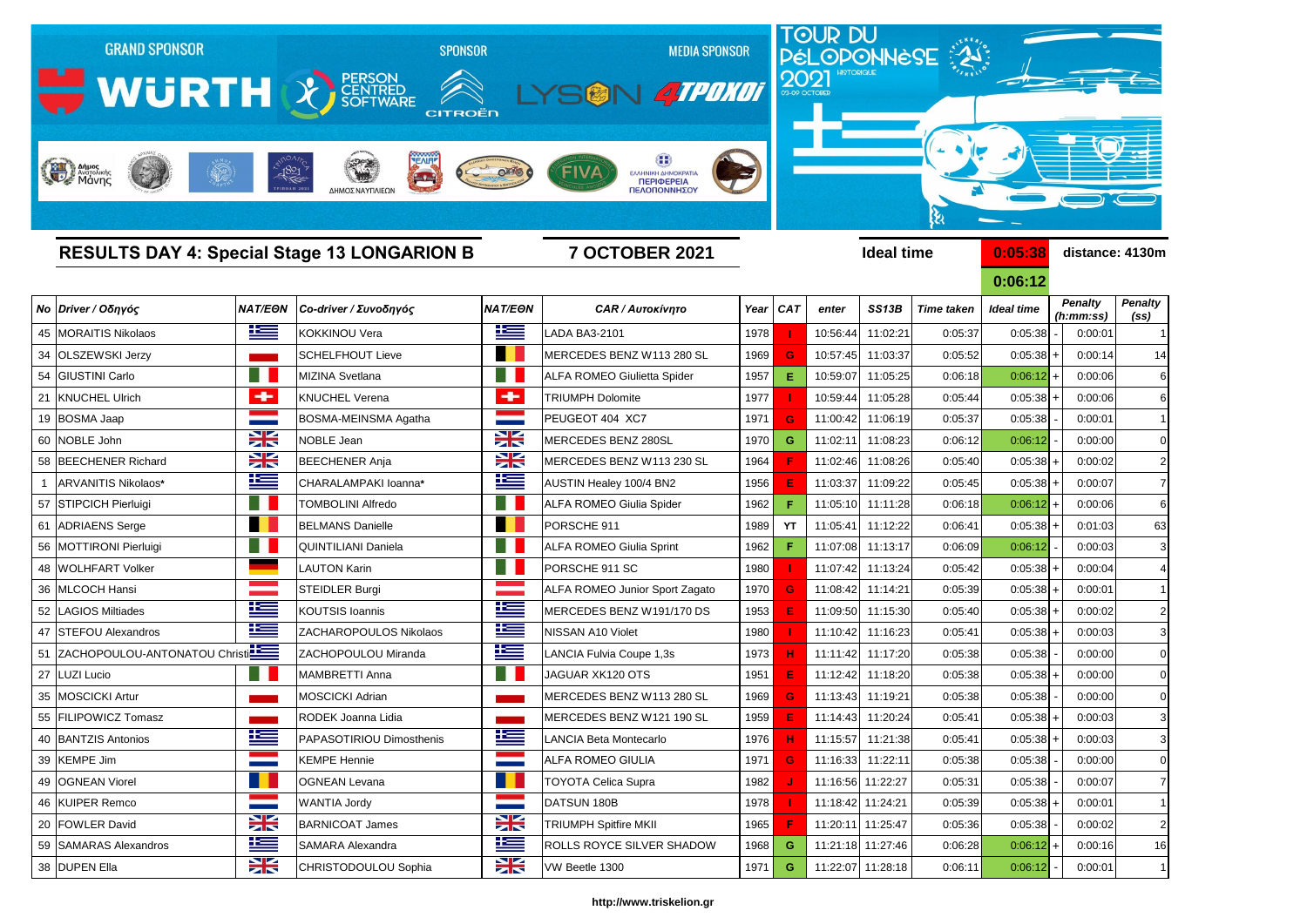

**0:06:12** *Penalty (ss) Penalty (h:mm:ss)*

|    |                           |                |                               |                |                                   |      |                 |          |                   |                   | <u>0:06:12</u>    |                             |                                     |
|----|---------------------------|----------------|-------------------------------|----------------|-----------------------------------|------|-----------------|----------|-------------------|-------------------|-------------------|-----------------------------|-------------------------------------|
|    | <b>No Driver / Οδηγός</b> | <b>NAT/EON</b> | Co-driver / Συνοδηγός         | <b>NAT/EON</b> | <b>CAR / Αυτοκίνητο</b>           | Year | CA <sub>7</sub> | enter    | SS13B             | <b>Time taken</b> | <b>Ideal time</b> | <b>Penalty</b><br>(h:mm:ss) | <b>Penalty</b><br>(s <sub>s</sub> ) |
|    | 44 NIETRZEBA Adam         |                | <b>LYSON Tomasz</b>           |                | <b>BUICK Century Custom Wagon</b> | 1976 | н               |          | 11:22:18 11:25:25 | 0:03:07           | 0:05:38           | 0:02:31                     | 151                                 |
|    | 8 BUSH Julian             | X              | <b>PAPWORTH Simon</b>         | X              | ALFA ROMEO 1750 Spider            | 1971 | G               | 11:23:42 | 11:29:21          | 0:05:39           | $0:05:38$ +       | 0:00:01                     | -1                                  |
|    | 37 MALUSZYNSKA Joanna     |                | DOBANIEWICZ-GRABOWSKA Magdale |                | MERCEDES BENZ W113 280 SL         | 1970 | G               | 11:24:39 | 11:30:20          | 0:05:41           | $0:05:38$ +       | 0:00:03                     | 3                                   |
|    | 62 SATRAZEMI Maria        | <u> is a</u>   | <b>RALLI Sia</b>              | <u>ik se</u>   | ALFA ROMEO Spider S4              | 1990 | <b>YT</b>       | 11:25:38 | 11:31:01          | 0:05:23           | 0:05:38           | 0:00:15                     | 15                                  |
|    | 6 KEIJSER Ton**           |                | <b>KEIJSER Mariken</b>        |                | <b>MGA Roadster</b>               | 1958 | E               |          | 10:09:45 10:14:35 | 0:04:50           | 0:05:38           | 0:00:48                     | 48                                  |
|    | 5   VAN ZANTEN Edward**   |                | <b>VAN ZANTEN Mirjam</b>      |                | PEUGEOT 504 Coupe                 | 1972 |                 | 10:09:41 | 10:14:32          | 0:04:51           | 0:05:38           | 0:00:47                     | 47                                  |
|    | 29 POSMYK Jordan          |                | <b>PALUCHOWSKI Pawel</b>      |                | MERCEDES BENZ W113 230 SL         | 1965 | F               |          |                   |                   | 0:05:38           | 0:05:38                     | <b>300</b>                          |
| 64 | <b>LOUMIDIS Aris</b>      | <u> is a</u>   | LOUMIDI Lena                  | <u>te</u>      | <b>CORD Phaeton</b>               | 1936 | SV              |          |                   |                   | 0:05:38           | 0:05:38                     | 300                                 |
|    | 53 KARIOTIS Ioannis       | <u>is –</u>    | <b>KARIOTI Maria</b>          | ٢              | <b>DKW 3=6</b>                    | 1960 | Ε               |          |                   |                   | 0:06:11           | 0:06:11                     | 30 <sub>C</sub>                     |
|    | 65 SINANOGLOU Athanasios  | 些              | <b>SANTAMOURI Danae-Sake</b>  | 些              | PORSCHE 356 B s cabriolet         | 1963 | <b>SV</b>       |          |                   |                   | 0:05:38           | 0:05:38                     | 300                                 |
|    | 66   INGLESSIS Ioannis    | 些              | <b>KAMILARI Anna-Maria</b>    | 些              | CHEVROLET Corvette C2             | 1965 | SV              |          |                   |                   | 0:05:38           | 0:05:38                     | <b>300</b>                          |
|    | 81 KASTRINOS Alexandros   | 些              | <b>TBA</b>                    | <u> اکتا</u>   | <b>PAN KAR BEACH BUGGY</b>        | 1967 | <b>SV</b>       |          |                   |                   | 0:05:38           | 0:05:38                     | 300                                 |
|    | 67 CHRYSOSPATHIS Ioannis  | 些              | <b>VELONI Anny</b>            | 些              | PORSCHE 911T                      | 1971 | <b>SV</b>       |          |                   |                   | 0:05:38           | 0:05:38                     | 30 <sub>C</sub>                     |
|    | 68 ARVANITIS Grigoris     | 些              | <b>ARVANITI Foteini</b>       | <u>tes</u>     | LANCIA Fulvia Coupe 1,3s          | 1972 | SV              |          |                   |                   | 0:05:38           | 0:05:38                     | 300                                 |
|    | 69 NTZOUMANIS Athanasios  | <u>is </u>     | <b>ZACHARIS KONSTANTINOS</b>  | 些              | LANCIA Fulvia Coupe 1,3s          | 1973 | SV              |          |                   |                   | 0:05:38           | 0:05:38                     | <b>300</b>                          |
|    | 70 KOTTIS Vasileios       | <u>te </u>     | <b>TBA</b>                    | <u>ik –</u>    | <b>BMW 2002</b>                   | 1974 | SV              |          |                   |                   | 0:05:38           | 0:05:38                     | 300                                 |
|    | 76 NTOULIAS Andreas       | <u>te </u>     | <b>NTOULIAS Michael</b>       | 些              | FIAT 124 ABARTH                   | 1974 | <b>SV</b>       |          |                   |                   | 0:05:38           | 0:05:38                     | <b>300</b>                          |
|    | 82   DAGRES Athanasios    | ١Ξ             | <b>DAGRES Georgios</b>        | 些              | MERCEDES BENZ 220                 | 1974 | SV              |          |                   |                   | 0:05:38           | 0:05:38                     | 300                                 |
|    | 71 NIKOLOPOULOU Eleni     | 些              | <b>GEORGILIS Kostis</b>       | Ë              | <b>VW 1300</b>                    | 1976 | SV              |          |                   |                   | 0:05:38           | 0:05:38                     | 300                                 |
|    | 72 MATSOUKIS Petros       | 些              | <b>MALIAKI Maria</b>          | 些              | MERCEDES BENZ W123 Coupe          | 1978 | SV              |          |                   |                   | 0:05:38           | 0:05:38                     | <b>300</b>                          |
|    | 73 KONTOGIORGIS Spyridon  | <u>is </u>     | <b>ANDRIOTIS Konstantinos</b> | 些              | FIAT X1/9                         | 1980 | <b>SV</b>       |          |                   |                   | 0:05:38           | 0:05:38                     | 300                                 |
|    | 74 DESYLAS Spyros         | <u>i s</u>     | <b>DESYLA Aikaterini</b>      | <u>iks</u>     | PORSCHE 911T                      | 1980 | <b>SV</b>       |          |                   |                   | 0:05:38           | 0:05:38                     | 300                                 |
|    | 75 MERTINOS Akis          | Ħ              | <b>KYPRAIOS Gerasimos</b>     | <u>ik –</u>    | FORD Fiesta MK1                   | 1981 | SV              |          |                   |                   | 0:05:38           | 0:05:38                     | 300                                 |
|    | 79 KONSTANTAKOS Georgios  | <u>is </u>     | <b>VICKY Zoe</b>              | <u>ika </u>    | <b>MATRA MURENA</b>               | 1981 | SV              |          |                   |                   | 0:05:38           | 0:05:38                     | 300                                 |
|    | 77 PALAIOLOGOS Ioannis    | 些              | <b>STRANTZALI Maria</b>       | 些              | LOTUS Excel                       | 1984 | SV              |          |                   |                   | 0:05:38           | 0:05:38                     | 30 <sub>C</sub>                     |
|    | 78 ZAFIRAKIS Ioannis      | 上三             | PATELIDA Kaliopi              | <u>is –</u>    | <b>TOYOTA Celica-Supra</b>        | 1984 | <b>SV</b>       |          |                   |                   | 0:05:38           | 0:05:38                     | 300                                 |